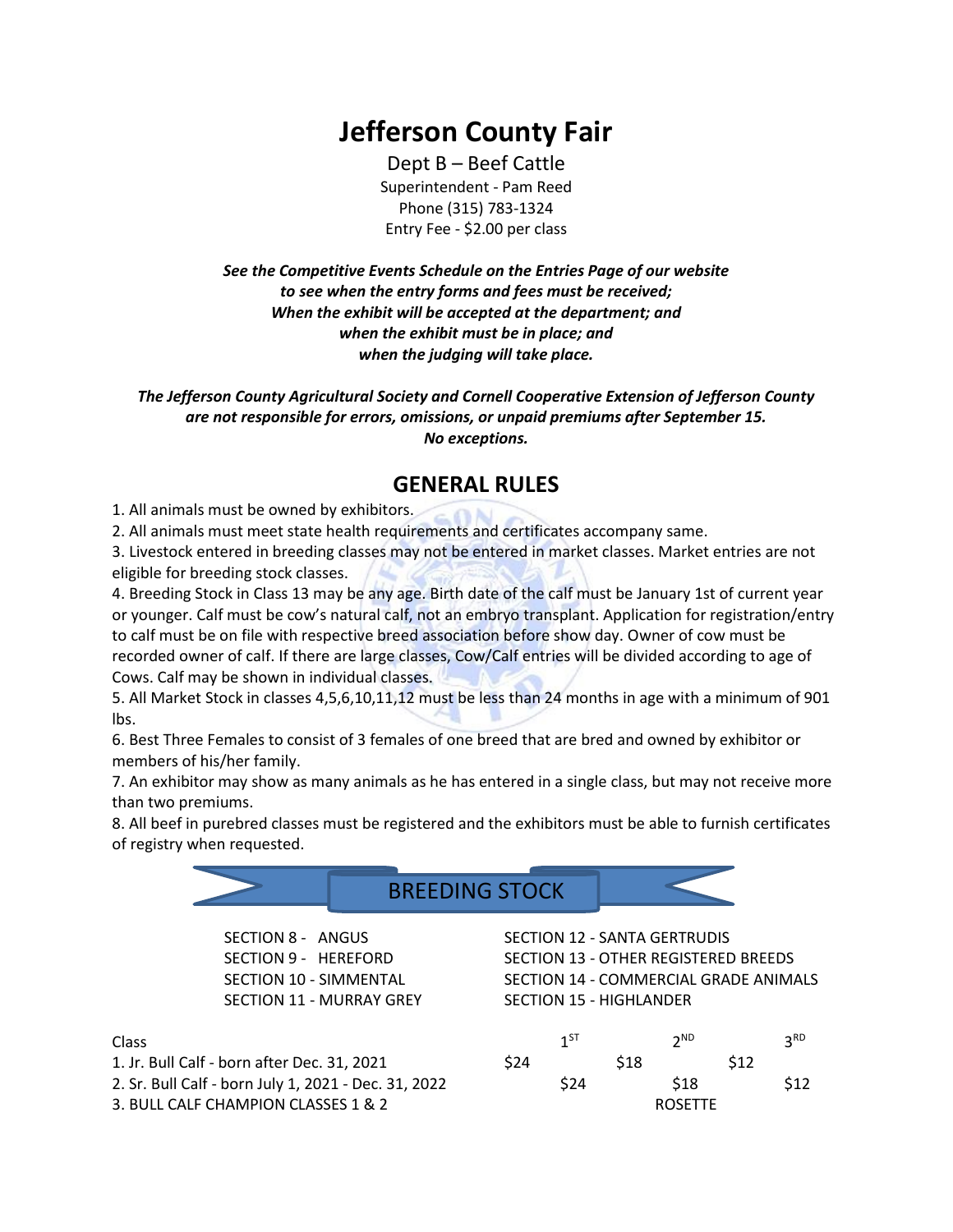| 4. Jr. Heifer Calf, born on or after Jan. 1, 2022           | \$24 | \$18           | \$12 |
|-------------------------------------------------------------|------|----------------|------|
| 5. Sr. Heifer Calf, born Sept. 1, 2021 to Dec. 31, 2021     | \$24 | \$18           | \$12 |
| 6. Summer Yearling Heifer born May 1, 2020 to Aug. 31, 2021 | \$24 | \$18           | \$12 |
| 7. JUNIOR CHAMPION FEMALE                                   |      | <b>ROSETTE</b> |      |
| 7A. Reserve Jr. Champion Female                             |      | <b>ROSETTE</b> |      |
| 8. Jr. Yearling Heifer born Jan. 1, 2022 to April 30, 2022  | \$24 | \$18           | \$12 |
| 9. Sr. Yearling Heifer born Sept. 1, 2020 to Dec. 31, 2021  | \$24 | \$18           | \$12 |
| 10. Female - two years old but under three                  | \$29 | \$23           | \$17 |
| 11. Female - three years old but under four                 | \$29 | \$23           | \$17 |
| 12. Female - four years old and older                       | \$29 | \$23           | \$17 |
| 13. Cow with calf born after Jan. 1, 2022                   | \$29 | \$23           | \$17 |
| 14. Best 3 Females                                          | \$29 | \$23           | \$17 |
| 15. SENIOR CHAMPION FEMALE                                  |      | <b>ROSETTE</b> |      |
| 15A. Reserve Sr. Champion Female                            |      | <b>ROSETTE</b> |      |
| 16. GRAND CHAMPION FEMALE                                   |      | <b>ROSETTE</b> |      |
| 17. RESERVE GRAND CHAMPION                                  |      | <b>ROSETTE</b> |      |
| 18. GRAND CHAMPION BEEF of all breeds                       |      | <b>TROPHY</b>  |      |

|                                                                                           |              | <b>SECTION 16 - MARKET BEEF</b> |                 |                 |  |  |  |
|-------------------------------------------------------------------------------------------|--------------|---------------------------------|-----------------|-----------------|--|--|--|
|                                                                                           |              |                                 |                 |                 |  |  |  |
| Class                                                                                     |              | 1 <sup>ST</sup>                 | 2 <sup>ND</sup> | 3 <sup>RD</sup> |  |  |  |
| 1. Feeder Calf - 300 to 500 lbs                                                           | \$22         | \$16                            | \$10            |                 |  |  |  |
| 2. Feeder Calf - 501 to 750 lbs                                                           | \$22         | \$16                            | \$10            |                 |  |  |  |
| 3. Feeder Calf - 751 to 900                                                               | \$22         | \$16                            | \$10            |                 |  |  |  |
| 4. Light Weight Stock - 901-1050 lbs                                                      | \$22         | \$16                            | \$10            |                 |  |  |  |
| 5. Medium Weight Stock - 1051 - 1200 lbs                                                  | \$22         | \$16                            | \$10            |                 |  |  |  |
| 6. Heavy Weight Stock - 1201 lbs. & Up                                                    | \$22         | \$16                            | \$10            |                 |  |  |  |
| Dairy Beef Stock                                                                          |              |                                 |                 |                 |  |  |  |
| (Dairy beef includes any of the recognized dairy breeds or dairy and beef breed crosses.) |              |                                 |                 |                 |  |  |  |
| 7. Feeder Calf - 300 to 500 lbs                                                           | \$22         | \$16                            | \$10            |                 |  |  |  |
| 8. Feeder Calf - 501 to 750 lbs                                                           | \$22         | \$16                            | \$10            |                 |  |  |  |
| 9. Feeder Calf - 751 to 900 lbs                                                           | \$22         | \$16                            | \$10            |                 |  |  |  |
| 10. Light Weight Stock 901 to 1050 lbs                                                    | \$22         | \$16                            | \$10            |                 |  |  |  |
| 1. Medium Weight Stock 1051 to 1200 lbs                                                   | \$22<br>\$22 | \$16                            | \$10            |                 |  |  |  |
| 12. Heavy Weight Stock - 1201 lbs and up                                                  |              |                                 | \$16            | \$10            |  |  |  |
| 13. GRAND CHAMPION MARKET BEEF                                                            |              | <b>ROSETTE &amp; TROPHY</b>     |                 |                 |  |  |  |
| 14. RESERVE CHAMPION MARKET BEEF                                                          |              | <b>ROSETTE</b>                  |                 |                 |  |  |  |
| 15. Pen of Best three feeder calves                                                       | \$26         | \$20                            | \$14            |                 |  |  |  |
| 16. Pen of Best three light weight stock                                                  | \$26         | \$20                            | \$14            |                 |  |  |  |
| 17. Pen of Best three medium weight stock                                                 | \$26         | \$20                            | \$14            |                 |  |  |  |
| 18. Pen of Best three heavy weight stock                                                  | \$26         | \$20                            | \$14            |                 |  |  |  |

Classes will be assigned to have approximately equal numbers of entries in each weight group.